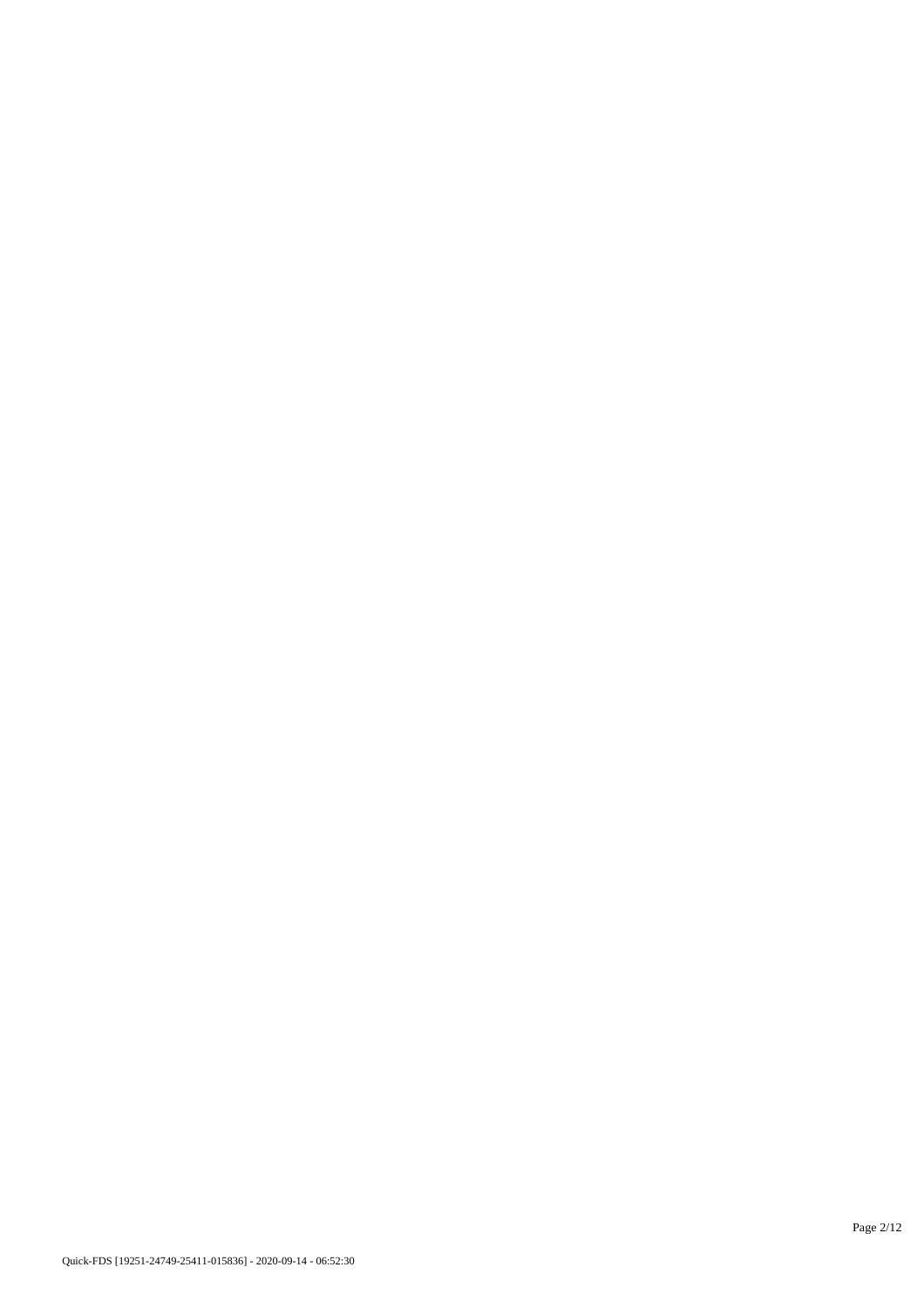<span id="page-2-0"></span>

# SAFETY DATA SHEET

accordance with Annex II of Regulation (EC) No 1907/2006 and

its amendment(s)

# **Product:** Product: **RILSAN® CLEAR G** Page: 1/7

SDS No.: 003848-001 (Version 4.0) Date 11.03.2019 (*Cancel and replace* : 19.04.2017)

# **1. IDENTIFICATION OF THE SUBSTANCE/MIXTURE AND OF THE COMPANY/UNDERTAKING**

Generic Safety Data Sheet

**1.1. Identification of the product** 

**Identification of the mixture:** RILSAN® CLEAR G

**Grades :** 2 RILSAN® CLEAR G120 RNEW / 2 RILSAN® CLEAR G170 / 2 RILSAN® CLEAR G170 CPD / 2 RILSAN® CLEAR G350 / 2 RILSAN® CLEAR G350 L / 2 RILSAN® CLEAR G350 SC / 2 RILSAN® CLEAR G820 RNEW / 2 RILSAN® CLEAR G850 RNEW / 2 RILSAN® CLEAR G850 RNEW L / 2 RILSAN® CLEAR G850 RNEW LV / 2 RILSAN® CLEAR G850 RNEW SC /

#### **1.2. Relevant identified uses of the substance or mixture and uses advised against**

#### **Use of the Substance/Mixture :** Mouldings and Extrusion

### **1.3. Details of the supplier of the safety data sheet**

Supplier ARKEMA Specialty Polyamides 420 rue d'Estienne d'Orves 92705 Colombes Cedex, FRANCE Telephone: +33 (0)1 49 00 80 80 Telefax: +33 (0)1 49 00 83 96 E-mail address: pars-drp-fds@arkema.com http://www.arkema.com

## **1.4. Emergency telephone number**

 **+ 33 1 49 00 77 77 European emergency phone number: 112** 

#### **2. HAZARDS IDENTIFICATION**

#### **2.1. Classification of the substance or mixture**

#### **Classification (REGULATION (EC) No 1272/2008):**

Not a hazardous substance or mixture according to Regulation (EC) No. 1272/2008.

#### **2.2. Label elements**

# **Label elements (REGULATION (EC) No 1272/2008):**

Additional information:No label necessary for this product.

#### **2.3. Other hazards**

#### **Potential health effects:**

Acute exposure: Eyes Skin Contact with the product, when handled at high temperatures, can cause serious burns. Inhalation: At high temperature, products of thermal decomposition can be irritating to respiratory system Toxic effects cannot be excluded

Dust inhalation: Risk of irritation of respiratory system

Skin contact: At high temperature, products of thermal decomposition can be irritating to skin

Eye contact: At high temperature, products of thermal decomposition can be irritating to eyes

### **Environmental Effects:**

Inert polymer not biodegradable on the basis of its structure

#### **Physical and chemical hazards:**

Thermal decomposition giving toxic and corrosive products. Decomposition products: See chapter 10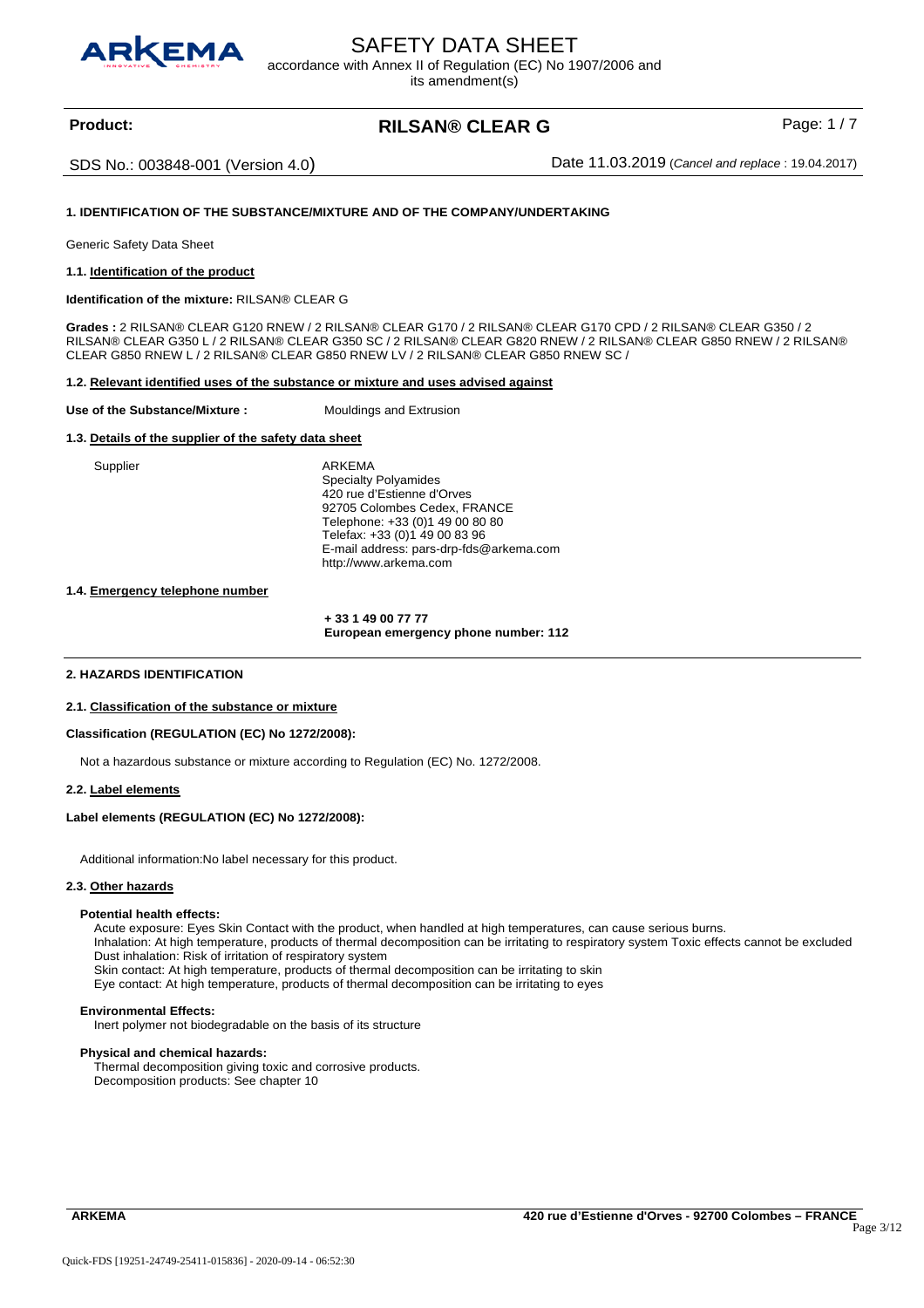# **Other:**

Results of PBT and vPvB assessment : Based on the available information, it is not possible to conclude on PBT and vPvB criteria according to REACH regulation, annex XIII.

# **3. COMPOSITION/INFORMATION ON INGREDIENTS**

#### **3.2. Mixtures**

### **Chemical nature of the mixture**<sup>1</sup> **:**

Preparation based on : AMORPHOUS COPOLYAMIDES Presence of additives

<sup>1</sup>: See chapter 14 for Proper Shipping Name

<sup>2</sup> : See the text of the regulation for applicable exceptions or provisions -

## **4. FIRST AID MEASURES**

# **4.1. Description of necessary first-aid measures:**

#### **General advice:**

No hazards which require special first aid measures.

#### **Inhalation:**

Inhalation of vapours due to thermal decomposition : Move to fresh air. Oxygen or artificial respiration if needed. In case of persistent problems : Consult a physician.

#### **Skin contact:**

In case of skin contact Wash off immediately with soap and plenty of water. On contact with hot product : Cool skin rapidly with cold water after contact with molten polymer. In case of adhesion, do not try to remove the product. Treat the affected areas as thermal burns. Consult a physician.

#### **Eye contact:**

Dusts : Wash well-open eyes immediately, abundantly and thoroughly with water. Remove particles remaining under the eyelids. If irritation persists, consult an ophthalmologist.

On contact with hot product : Cool eyes rapidly with cold water after contact with molten polymer. Consult an ophthalmologist immediately.

#### **Ingestion:**

In case of problems : Consult a doctor.

#### **Protection of first-aiders:**

In case of insufficient ventilation, wear suitable respiratory equipment.

**4.2. Most important symptoms/effects, acute and delayed:** No data available.

**4.3. Indication of immediate medical attention and special treatment needed, if necessary:** No data available.

#### **5. FIREFIGHTING MEASURES**

#### **5.1. Extinguishing media**

**Suitable extinguishing media:**

Water spray, Foam, Carbon dioxide (CO2)

**Unsuitable extinguishing media:** High volume water jet

# **5.2. Special hazards arising from the substance or mixture:**

300 - 350 °C: possible formation of: Monomer and oligomer (white fumes) Thermal decomposition giving toxic and corrosive products : Carbon monoxide, Ammonia, Amino derivatives Temperature exceeding 500 °C : Formation of toxic products through combustion: Carbon oxides, Hydrogen cyanide (hydrocyanic acid), (traces)

## **5.3. Advice for firefighters:**

#### **Specific methods:**

Ensure a system for the rapid emptying of containers. In case of fire nearby, remove the bags.

# **Special protective actions for fire-fighters:**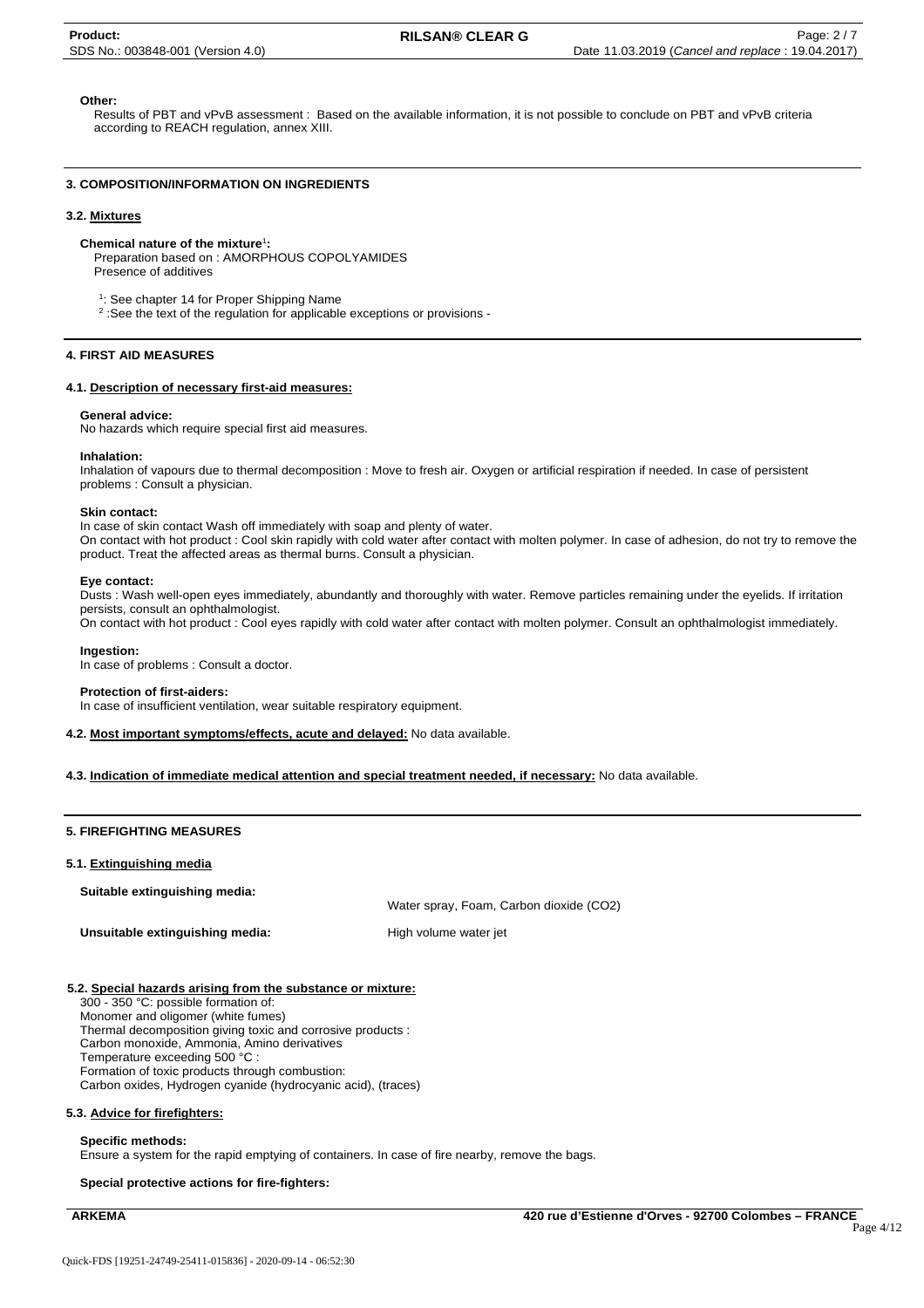In the event of fire, wear self-contained breathing apparatus.

# **6. ACCIDENTAL RELEASE MEASURES**

#### **6.1. Personal precautions, protective equipment and emergency procedures:**

Avoid contact with skin and eyes and inhalation of dust. Wear a dust mask and safety glasses/goggles if necessary. In case of insufficient ventilation, wear suitable respiratory equipment.

#### **6.2. Environmental precautions:**

Do not release into the environment. Do not let product enter drains.

# **6.3. Methods and materials for containment and cleaning up:**

#### **Recovery:**

Recover the product. Sweep up to prevent slipping hazard. Rinse with water. Recover waste water for processing later.

#### **Elimination:**

Destroy the product by incineration (in accordance with local and national regulations).

#### **6.4. Reference to other sections:** None.

#### **7. HANDLING AND STORAGE**

#### **7.1. Precautions for safe handling:**

#### **Technical measures/Precautions:**

Storage and handling precautions applicable to products: Solid (pellets). Ensure ventilation of work areas and extraction of dust or vapours likely to be given off during conversion operations (product handled when hot). Provide showers, eye-baths Provide water supplies near the point of use.

#### **Safe handling advice:**

At all stages of the operation, do not exceed the temperature at which decomposition into toxic and corrosive products will occur. Remove all sources of ignition. Avoid accumulation of static charges during transfers in metallic systems. Avoid the formation and deposition of dust. In case of dust formation, wear a dust mask. Keep well away from naked flames.

#### **Hygiene measures:**

Avoid contact with skin and eyes and inhalation of dust. Product handled when hot : Avoid inhalation of vapours. When using do not eat, drink or smoke.

Wash hands after handling. Remove contaminated clothing and protective equipment before entering eating areas.

#### **7.2. Conditions for safe storage, including any incompatibilities:**

Store away from moisture and heat to maintain the technical properties of the product. Remove all sources of ignition. Provide earthing and safe electrical equipment.

Do not store above: 60 °C

# **Incompatible products:**

None known.

#### **Packaging material:**

**Recommended:** Triplex bags (polyethylene - aluminium - polyethylene), Triplex bags (paper, aluminium, polyethylene)

# **7.3. Specific end use(s):** None.

#### **8. EXPOSURE CONTROLS/PERSONAL PROTECTION**

| 8.1. Control parameters:                                                       |                                                                                                                                                       |
|--------------------------------------------------------------------------------|-------------------------------------------------------------------------------------------------------------------------------------------------------|
| <b>Exposure Limit Values</b>                                                   | Not relevant                                                                                                                                          |
| Derived No Effect Level (DNEL):<br>This information is not required.           |                                                                                                                                                       |
| <b>Predicted No Effect Concentration:</b><br>This information is not required. |                                                                                                                                                       |
| 8.2. Exposure controls:<br>General protective measures:                        | Ensure ventilation of work areas and extraction of dust or vapours likely to be given off during<br>conversion operations (product handled when hot). |
| Personal protective equipment:                                                 |                                                                                                                                                       |
| Respiratory protection:                                                        | Product handled when hot : In case of insufficient ventilation, wear suitable respiratory<br>equipment.                                               |
| Hand protection:                                                               | In the case of hazardous fumes, wear self contained breathing apparatus.<br>Gloves (product handled in molten state)                                  |
|                                                                                |                                                                                                                                                       |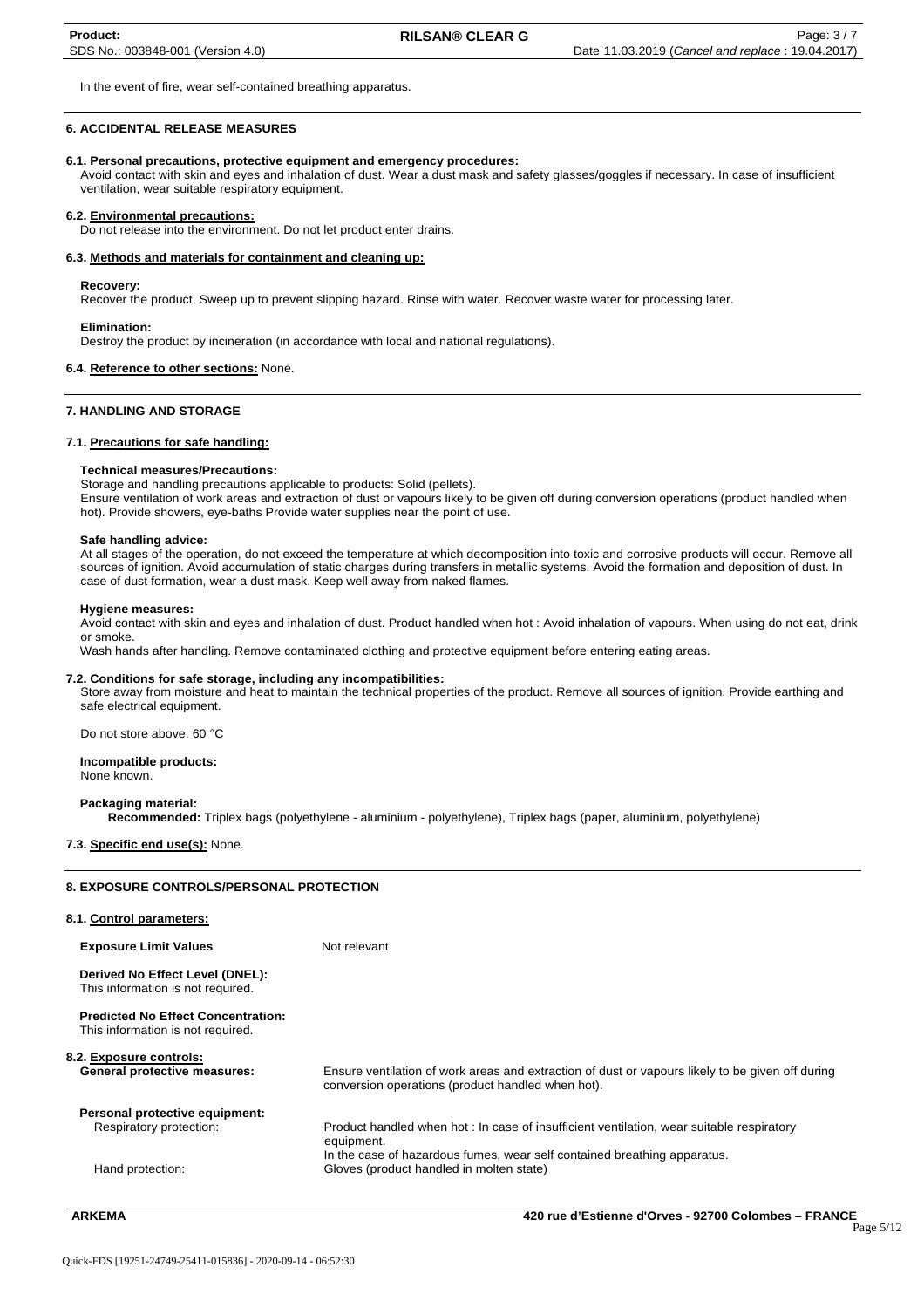Eye/face protection: Safety glasses/goggles (product handled in molten state) - Wear face-shield and protective clothing in case of problems during processing Skin and body protection: Boots (product handled in molten state)

**Environmental exposure controls:** See chapter 6

# **9. PHYSICAL AND CHEMICAL PROPERTIES**

## **9.1. Information on basic physical and chemical properties**

| Appearance:                             |                                              |
|-----------------------------------------|----------------------------------------------|
| Physical state (20°C):                  | solid                                        |
| Form:                                   | granules                                     |
| Colour:                                 | colourless                                   |
| Odour:                                  | none                                         |
| <b>Olfactory threshold:</b>             | Not relevant                                 |
| pH:                                     | Not applicable                               |
| Softening point:                        | $80 - 200 °C$                                |
| Boiling point/boiling range:            | Not applicable                               |
| Flash point:                            | Not applicable                               |
| <b>Evaporation rate:</b>                | Not applicable                               |
| Flammability (solid, qas):              | No data available.                           |
| Vapour pressure:                        | Not applicable                               |
| Vapour density:                         | Not applicable                               |
| <b>Relative density:</b>                | No data available.                           |
| <b>Bulk density:</b>                    | 600 kg/m3, at 20 °C                          |
| Water solubility:                       | insoluble at 20 °C                           |
| Partition coefficient: n-octanol/water: | No data available.                           |
| Auto-ignition temperature:              | 420 - 450 °C (Standard ASTM D 1929-77 (B))   |
| <b>Decomposition temperature:</b>       | $>$ 350 °C                                   |
| Viscosity, dynamic:                     | Not applicable                               |
| <b>Explosive properties:</b>            |                                              |
| Explosivity:                            | Not relevant (due to physical form)          |
| <b>Oxidizing properties:</b>            | Not relevant (due to its chemical structure) |

**9.2. Other data:** 

| Solubility in other solvents: | Soluble in: Metacresol                                  |
|-------------------------------|---------------------------------------------------------|
|                               | phenol                                                  |
|                               | Benzyl alcohol                                          |
|                               | Formic acid (concentrate), Sulphuric acid (concentrate) |

### **10. STABILITY AND REACTIVITY**

# **10.1. Reactivity:** No data available.

#### **10.2. Chemical stability:**

The product is stable under normal handling and storage conditions.

# **10.3. Possibility of hazardous reactions:**

None under normal conditions of use.

### **10.4. Conditions to avoid:**

Temperatures above 60 °C Heat, flames and sparks. Exposure to moisture (to maintain the technical properties of the product).

# **10.5. Incompatible materials to avoid:**

Strong acids and oxidizing agents

### **10.6. Hazardous decomposition products:**

#### **Thermal decomposition:**

Decomposition temperature: > 350 °C 300 - 350 °C: possible formation of: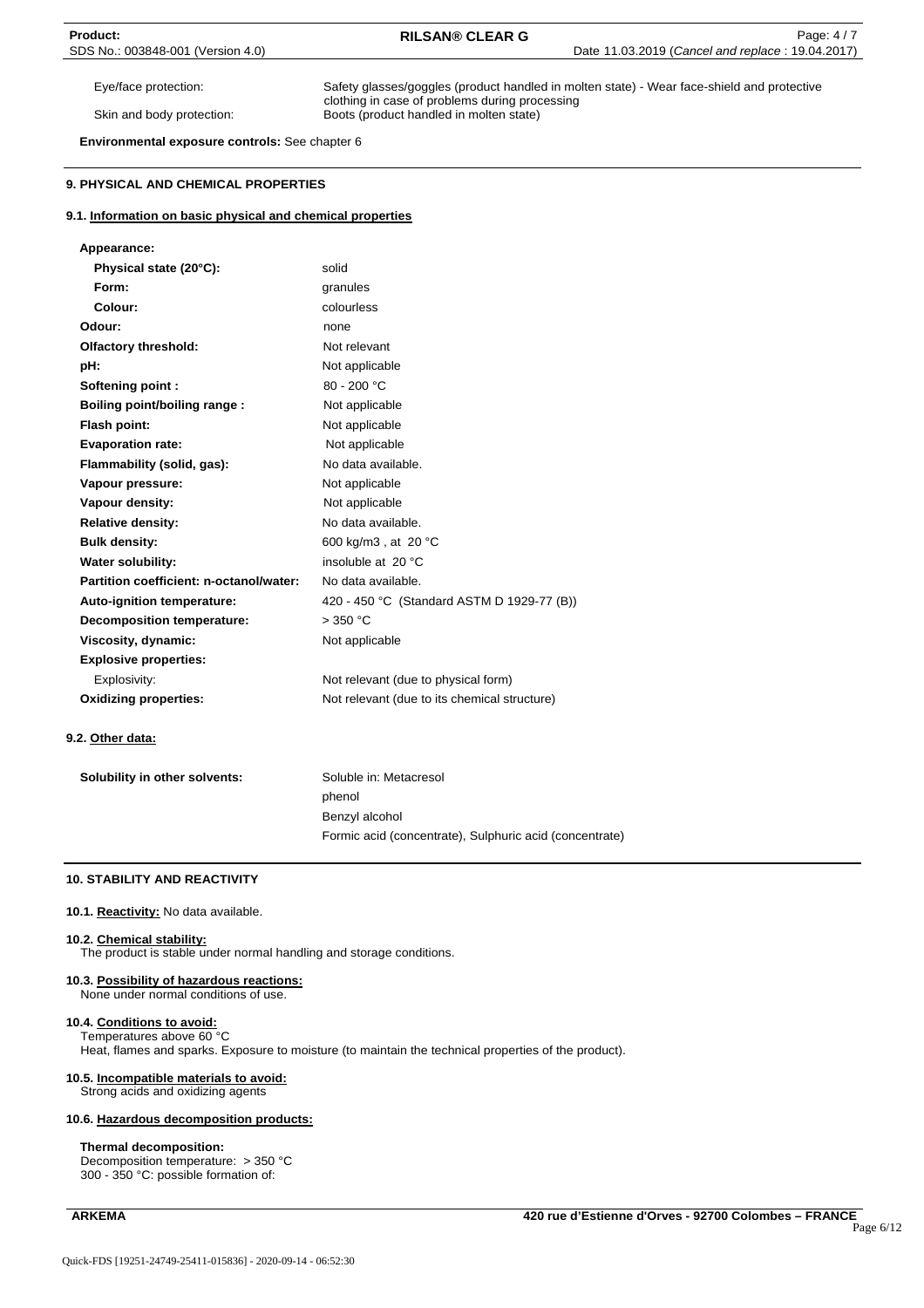Monomer and oligomer (white fumes) Thermal decomposition giving toxic and corrosive products : Carbon monoxide, Ammonia, Amino derivatives Temperature exceeding 500 °C : Formation of toxic products through combustion: Carbon oxides, Hydrogen cyanide (hydrocyanic acid), (traces)

# **11. TOXICOLOGICAL INFORMATION**

All available data on this product and/or the components quoted in section 3 and/or the analogue substances/metabolites have been taken into account for the hazard assessment.

# **11.1. Information on toxicological effects:**

# **Acute toxicity: Inhalation:**  Inhalation of vapours due to thermal decomposition:, Risk of irritation of respiratory system, Toxic effects cannot be excluded **Ingestion: Polymer: According to its composition, this product should not be harmful in normal conditions of use Dermal: Polymer: According to its composition, this product should not be harmful in normal conditions of use Local effects ( Corrosion / Irritation / Serious eye damage ): Skin contact: Polymer: According to its composition, can be considered as : Slightly or not irritating to skin**  Contact with the product, when handled at high temperatures, can cause serious burns. At high temperature, products of thermal decomposition can be irritating to skin **Eye contact: Polymer: According to its composition, can be considered as : Slightly or not irritating to eyes**  Contact with the product, when handled at high temperatures, can cause serious burns. At high temperature, products of thermal decomposition can be irritating to eyes **Respiratory or skin sensitisation: Inhalation:** No data available. **Skin contact: According to its composition, can be considered as : Not a skin sensitizer No reported effect on man in industry CMR effects : Mutagenicity: Polymer: According to its composition, this product should not be harmful in normal conditions of use contains no ingredient considered as genotoxic Carcinogenicity: Polymer: According to its composition, this product should not be harmful in normal conditions of use Reproductive toxicity: Fertility: Polymer: According to its composition, this product should not be harmful in normal conditions of use Foetal development: Polymer: According to its composition, this product should not be harmful in normal conditions of use Specific target organ toxicity : Single exposure : Inhalation:** Dust inhalation: , Risk of irritation of respiratory system **Repeated exposure: Polymer: According to its composition, this product should not be harmful in normal conditions of use**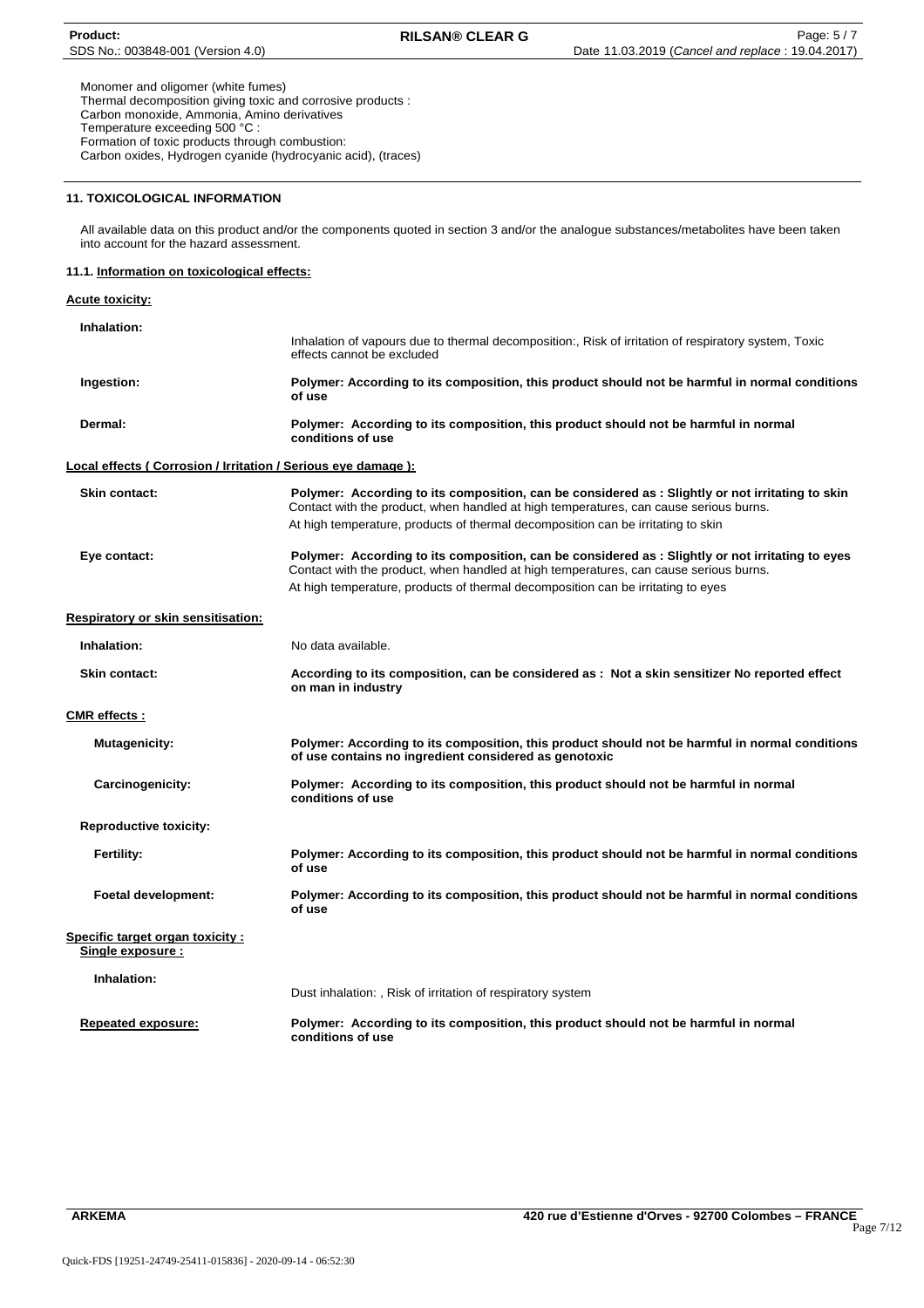Not applicable

**Aspiration hazard:**

# **12. ECOLOGICAL INFORMATION**

Ecotoxicology Assessment: All available and relevant data on this product and/or the components quoted in section 3 and/or the analogue substances/metabolites have been taken into account for the hazard assessment. **12.1. Acute toxicity : Fish:** No data available. **Aquatic invertebrates:** No data available. **Aquatic plants:** No data available. **Microorganisms:** No data available. **12.2. Persistence and degradability : Biodegradation (In water): Inert polymer Not biodegradable on the basis of its structure 12.3. Bioaccumulative potential :** No data available. **12.4. Mobility in soil - Distribution among environmental compartments: Vapor pressure:** Not applicable, **12.5. Results of PBT and vPvB assessment :** Based on the available information, it is not possible to conclude on PBT and vPvB criteria according to REACH regulation, annex XIII.

# **12.6. Other adverse effects:** None known.

| <b>13. DISPOSAL CONSIDERATIONS</b> |                                                                                                                                                                                        |
|------------------------------------|----------------------------------------------------------------------------------------------------------------------------------------------------------------------------------------|
| 13.1. Waste treatment:             |                                                                                                                                                                                        |
| Disposal of product:               | Do not dispose of waste into sewer. Recycle if possible. Destroy the product by incineration (in<br>accordance with local and national regulations).                                   |
| Disposal of packaging:             | Do not release into the environment. Recycle if possible. Destroy packaging by incineration at an<br>approved waste disposal site (in accordance with local and national regulations). |

# **14. TRANSPORT INFORMATION**

Not classified as dangerous in the meaning of transport regulations.

# **15. REGULATORY INFORMATION**

Safety data sheets: accordance with Annex II of Regulation (EC) No 1907/2006 and its amendment(s)

# **15.1. Safety, health and environmental regulations/legislation specific for the substance or mixture:**

# **15.2. Chemical safety assessment:**

This information is not required.

# **INVENTORIES:**

For the inventory details, see Appendix.

# **16. OTHER INFORMATION**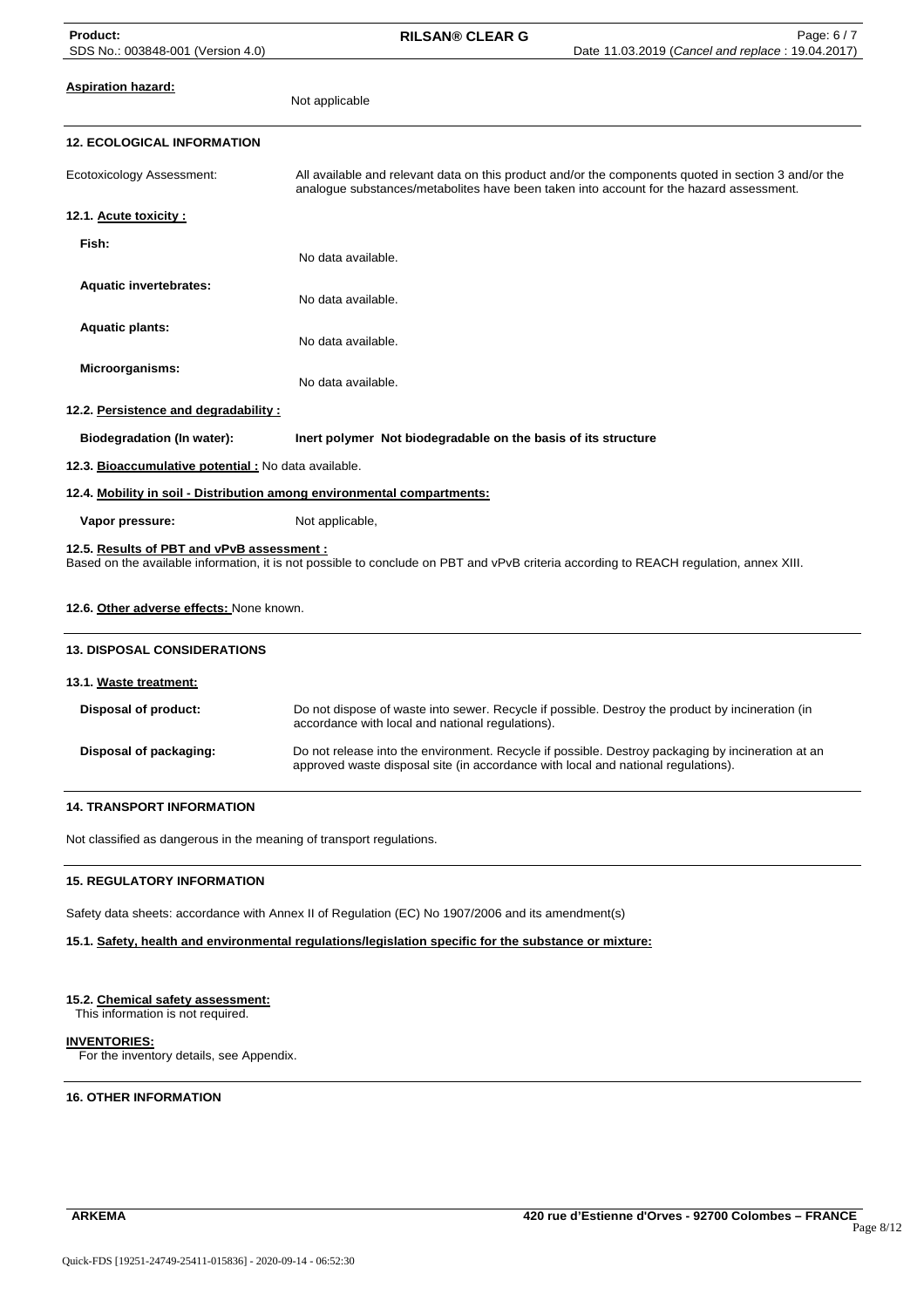# **Update:**

| Safety datasheet sections which have been updated: | Type:           |                      |
|----------------------------------------------------|-----------------|----------------------|
|                                                    | Commercial name | <b>Revisions</b>     |
|                                                    | Grades          | Deletions, Additions |
|                                                    | other hazards   | Additions            |
| 15                                                 | Inventories     | <b>Revisions</b>     |

#### **Thesaurus:**

NOAEL : No Observed Adverse Effect Level (NOAEL) LOAEL : Lowest Observed Adverse Effect Level (LOAEL) bw : Body weight food : oral feed dw : Dry weight vPvB : very Persistent and very Bioaccumulative PBT : Persistent, Bioaccumulative and Toxic

This information applies to the PRODUCT AS SUCH and conforming to specifications of ARKEMA. In case of formulations or mixtures, it is necessary to ascertain that a new danger will not appear. The information contained is based on our knowledge of the product, at the date of publishing and it is given quite sincerely. Users are advised of possible additional hazards when the product is used in applications for which it was not intended. This sheet shall only be used and reproduced for prevention and security purposes. The references to legislative, regulatory and codes of practice documents cannot be considered as exhaustive. It is the responsibility of the person receiving the product to refer to the totality of the official documents concerning the use, the possession and the handling of the product. It is also the responsibility of the handlers of the product to pass on to any subsequent persons who will come into contact with the product (usage, storage, cleaning of containers, other processes) the totality of the information contained within this safety data sheet and necessary for safety at work, the protection of health and the protection of environment.

# **NB: In this document the numerical separator of the thousands is the "." (point), the decimal separator is "," (comma).**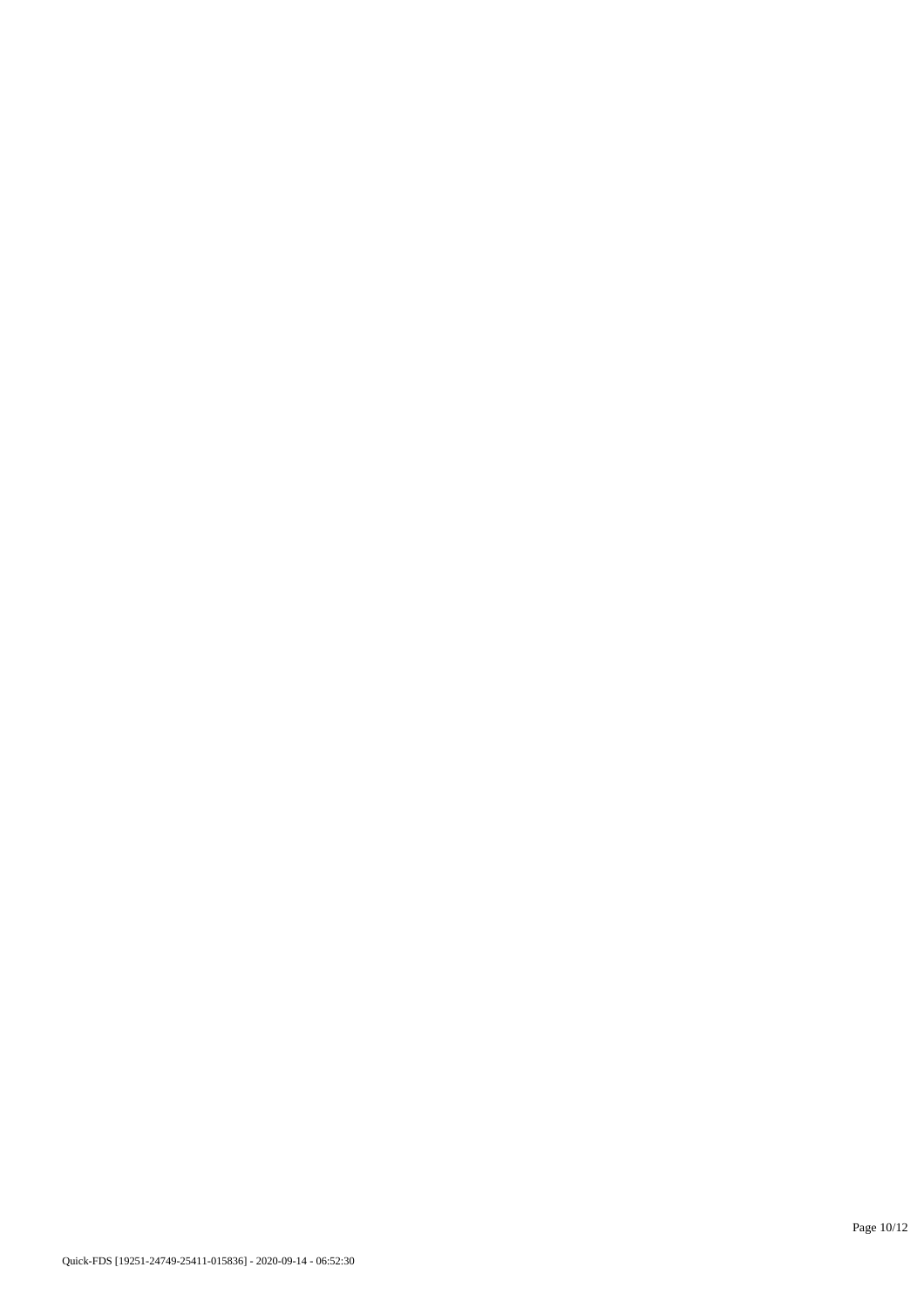<span id="page-10-0"></span>

# **Product:** Product: **RILSAN® CLEAR G** Page: 1/2

SDS No.: 003848-001 (Version 2.0) Date 11.03.2019 (*Cancel and replace* : 27.03.2017)

| Inventory<br>Name         | EINECS/<br><b>REACH</b> | <b>TSCA</b>            | DSL/<br><b>NDSL</b>           | <b>IECSC</b> | <b>ENCS</b> | <b>ISHL</b> | <b>KECI</b> | <b>PICCS</b>           | <b>AICS</b>            | <b>NZIOC</b> |
|---------------------------|-------------------------|------------------------|-------------------------------|--------------|-------------|-------------|-------------|------------------------|------------------------|--------------|
| 2 RILSAN® CLEAR G120 RNEW | Conforms to             | (K)                    | Does not<br>conform to<br>(H) | (K)          | Conforms to | Conforms to | (K)         | Conforms to            | Conforms to            | Conforms to  |
| 2 RILSAN® CLEAR G170      | Conforms to             | (K)                    | Does not<br>conform to<br>(H) | (K)          | Conforms to | Conforms to | (K)         | Conforms to            | Conforms to            | Conforms to  |
| 2 RILSAN® CLEAR G170 CPD  | Conforms to             | Does not<br>conform to | Does not<br>conform to<br>(H) | (K)          | Conforms to | Conforms to | (K)         | Conforms to            | Conforms to            | Conforms to  |
| 2 RILSAN® CLEAR G350      | Conforms to             | (K)                    | Does not<br>conform to<br>(H) | (K)          | Conforms to | Conforms to | (K)         | Conforms to            | Does not<br>conform to | Conforms to  |
| 2 RILSAN® CLEAR G350 L    | Conforms to             | (K)                    | Does not<br>conform to<br>(H) | (K)          | Conforms to | Conforms to | (K)         | Conforms to            | Does not<br>conform to | Conforms to  |
| 2 RILSAN® CLEAR G350 SC   | Conforms to             | (K)                    | Does not<br>conform to<br>(H) | (K)          | Conforms to | Conforms to | (K)         | Conforms to            | Does not<br>conform to | Conforms to  |
| 2 RILSAN® CLEAR G820 RNEW | Conforms to             | (K)                    | Does not<br>conform to<br>(H) | (K)          | Conforms to | Conforms to | (K)         | Does not<br>conform to | Does not<br>conform to | Conforms to  |

| (A) The product contains ELINCS substances.                                                                                        | (I) This product contains at least one component covered by an exemption available only for<br>Arkema - Please consult Arkema for more information         |
|------------------------------------------------------------------------------------------------------------------------------------|------------------------------------------------------------------------------------------------------------------------------------------------------------|
| (B) This substance has been registered according to Regulation (EC) No. 1907/2006 (REACH).                                         | (J) This product contains at least one component covered by a polymer exemption available only<br>for Arkema - Please consult Arkema for more information. |
| (C) This substance is exempt from registration according to Regulation (EC) No. 1907/2006<br>(REACH).                              | (K) Consult ARKEMA.                                                                                                                                        |
| (D) This product contains at least one component registered according to Regulation (EC) N°<br>1907/2006 (REACH)                   | (L) This product contains a NLP (No Longer Polymer)                                                                                                        |
| (E) This product contains at least one component exempt according to Regulation (EC) N°<br>1907/2006 (REACH)                       | (M) The mixture contains a polymer. All the monomers for this polymer & other substances are<br>listed on the inventory, Consult Arkema.                   |
| (F) All components of this product are on the Canadian DSL                                                                         | (N) Consult ALTUGLAS                                                                                                                                       |
| (G) This product contains one or several components listed in the Canadian NDSL list. All other<br>components are on the DSL list. | (O) Based on alternate CAS number(s).                                                                                                                      |
| (H) This product contains one or several components that are not on the Canadian DSL nor<br>NDSL lists.                            |                                                                                                                                                            |
|                                                                                                                                    | In case of empty inventory, Consult ARKEMA.                                                                                                                |
|                                                                                                                                    | $\sim$ $\sim$<br>$\sim$<br>----- <i>-</i> - - -                                                                                                            |

**ARKEMA 420 rue d'Estienne d'Orves - 92700 Colombes – FRANCE**